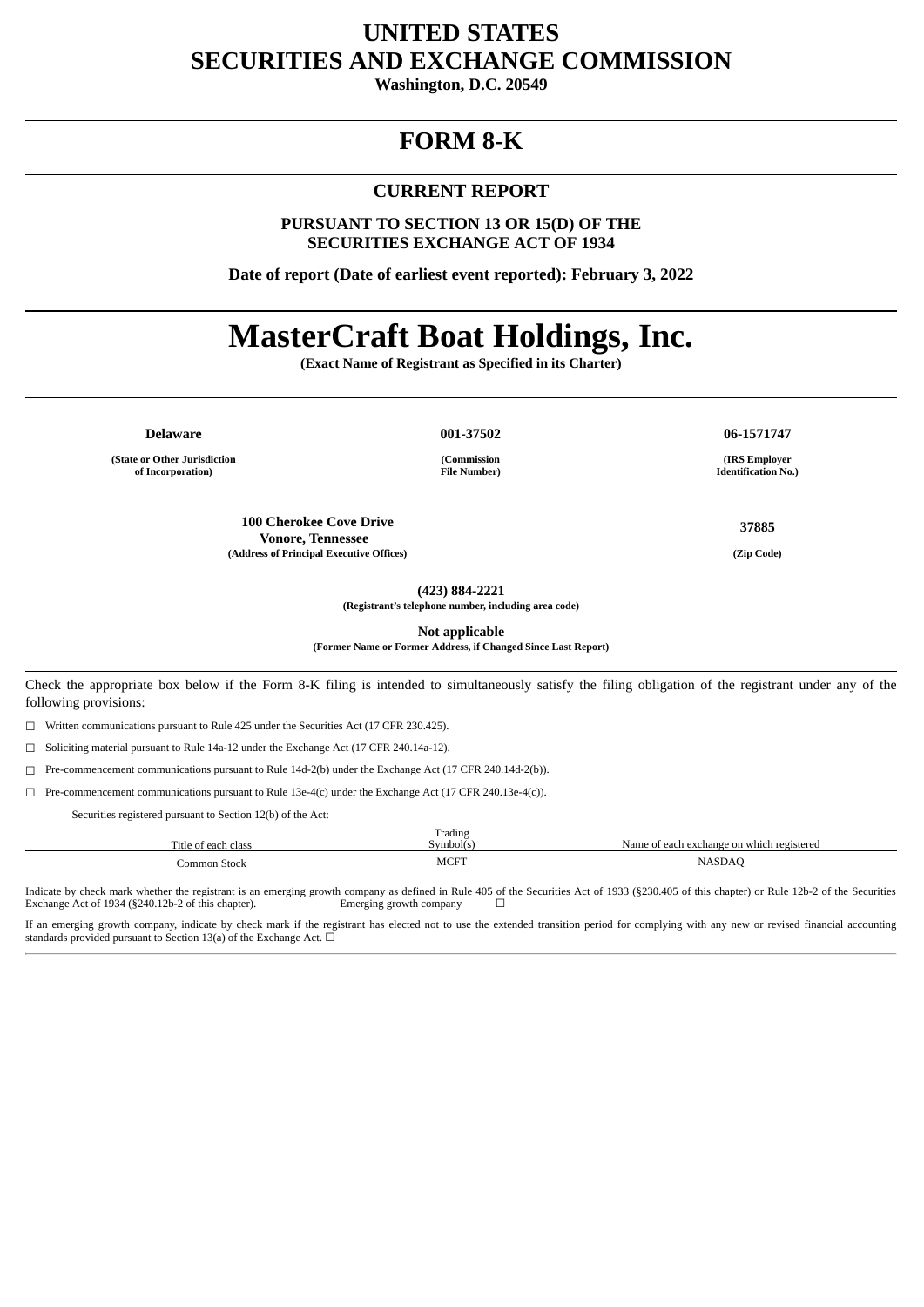#### **Item 2.02. Results of Operations and Financial Condition.**

On February 3, 2022, MasterCraft Boat Holdings, Inc. announced its financial results for its fiscal 2022 quarter ended January 2, 2022. The full text of the press release issued in connection with the announcement is furnished as Exhibit 99.1 to this Current Report on Form 8-K and incorporated herein by reference.

The information in this Form 8-K (including Exhibit 99.1) shall not be deemed "filed" for purposes of Section 18 of the Securities Exchange Act of 1934, as amended (the "Exchange Act"), or otherwise subject to the liabilities of that section, nor shall it be deemed incorporated by reference in any filing under the Securities Act of 1933, as amended, or the Exchange Act, except as expressly provided by specific reference in such a filing.

#### **Item 9.01 Financial Statements and Exhibits.**

(d) Exhibits

The following exhibits are being furnished as part of this report:

| Exhibit No. | Description                                                                                        |
|-------------|----------------------------------------------------------------------------------------------------|
| 99.1        | Press Release dated February 3, 2022                                                               |
| 104         | The cover page from this Current Report on Form 8-K, embedded within and formatted in Inline XBRL. |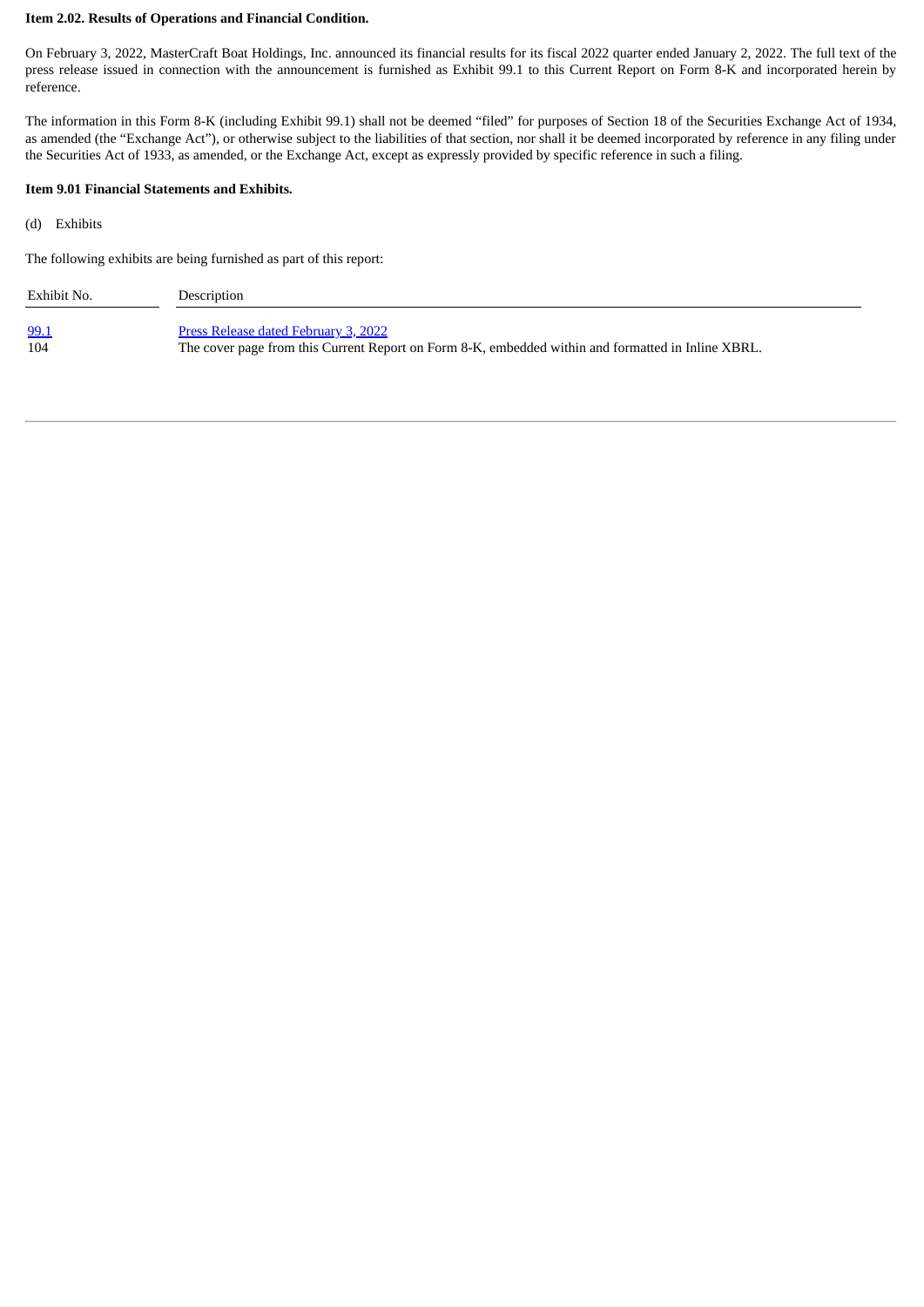#### **SIGNATURES**

Pursuant to the requirements of the Securities Exchange Act of 1934, the registrant has duly caused this report to be signed on its behalf by the undersigned hereunto duly authorized.

#### MASTERCRAFT BOAT HOLDINGS, INC.

Dated: February 3, 2022 /s/ TIMOTHY M. OXLEY

Timothy M. Oxley *Chief Financial Officer, Treasurer and Secretary*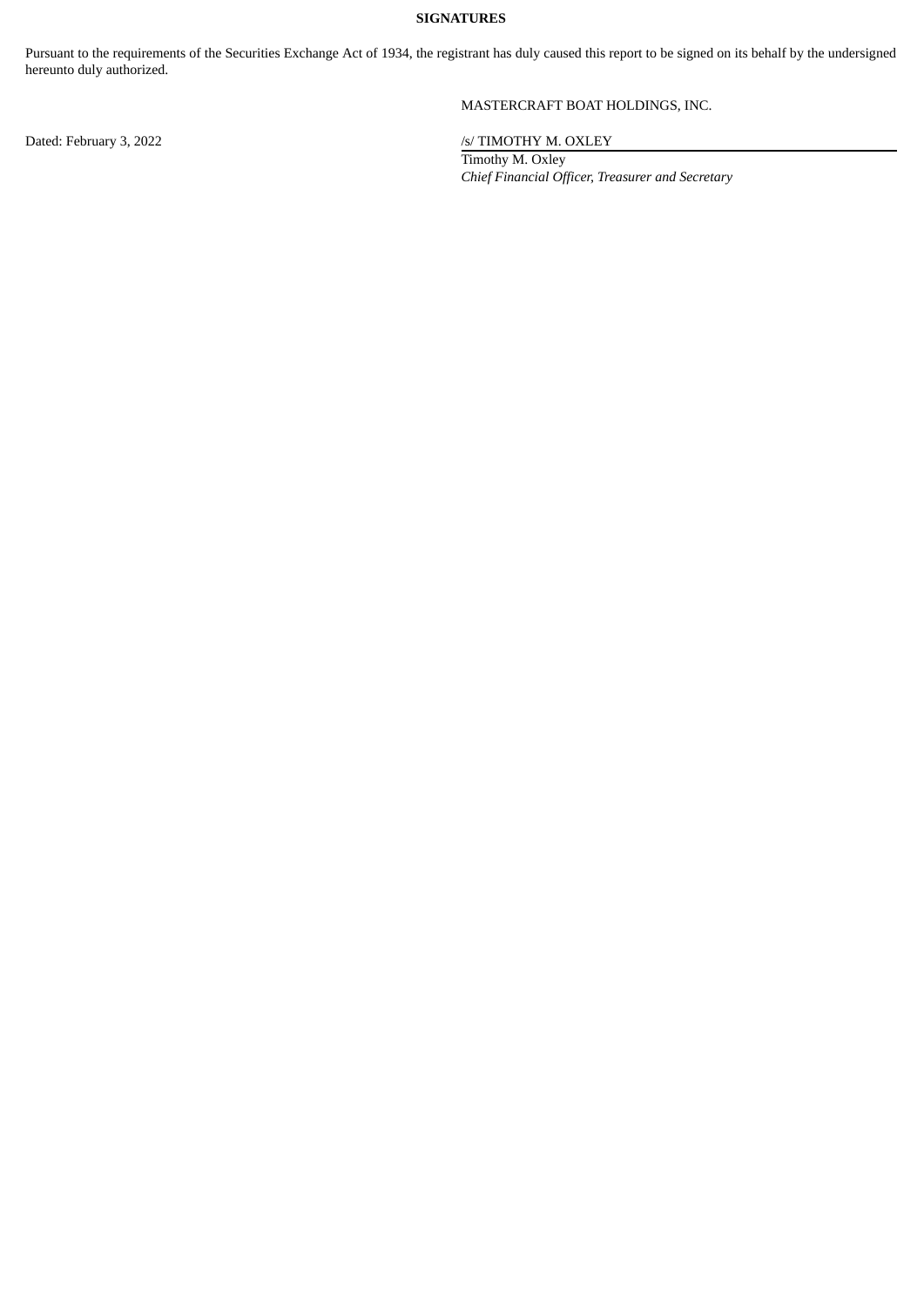<span id="page-3-0"></span>

## **Exhibit 99.1**

#### **FOR IMMEDIATE RELEASE**

#### **MasterCraft Boat Holdings, Inc. Reports Record Results for Fiscal 2022 Second Quarter**

VONORE, Tenn. – February 3, 2022 – MasterCraft Boat Holdings, Inc. (NASDAQ: MCFT) today announced financial results for its fiscal 2022 second quarter ended January 2, 2022.

#### **Highlights:**

- Delivered the most profitable second quarter in the Company's history; the fifth consecutive record-setting quarter.
- Net sales for the second quarter increased to \$159.5 million, up 34.4%.
- Net income was \$15.4 million, up 23.2%.
- Diluted Net Income per share was \$0.81, up 22.7%.
- Diluted Adjusted Net Income per share, a non-GAAP measure, was \$0.91, up 21.3%.
- Adjusted EBITDA, a non-GAAP measure, increased to \$25.0 million, up 17.4%.
- Share repurchases of \$9.9 million during the quarter.

Fred Brightbill, Chief Executive Officer and Chairman, commented, "Once again, our business performed extremely well during the second quarter in a very challenging and dynamic environment. These results reflect a continuation of exceptional execution against our strategic and operational priorities as we delivered a record-setting performance for the fifth consecutive quarter. Net sales, diluted adjusted net income per share, and adjusted EBITDA were all the highest for any second quarter in the Company's history."

Brightbill continued, "During the quarter we increased production and, once again, took market share based on preliminary rolling twelve-month data through December. In addition to fully funding our growth initiatives, we have now spent more than 20% of the \$50 million authorized under the share repurchase program, as we believe our stock represents an incredible value at recent prices."

#### **Second Quarter Results**

For the second quarter of 2022, MasterCraft Boat Holdings, Inc. reported consolidated net sales of \$159.5 million, up \$40.8 million from the second quarter of 2021. The increase was primarily due to increased volumes and favorable model mix. Higher prices and higher option sales also contributed to higher net sales.

Gross margin declined 260 basis points to 22.1 percent in second quarter 2022 from 24.7 percent in second quarter 2021. Higher revenues yielded a lower margin due to supply chain disruptions and inflationary pressures that drove material and labor costs higher. In response to worsening inflationary pressures, mid-cycle price increases phased in during the second quarter of fiscal 2022. The impact of these price increases will not be fully realized until the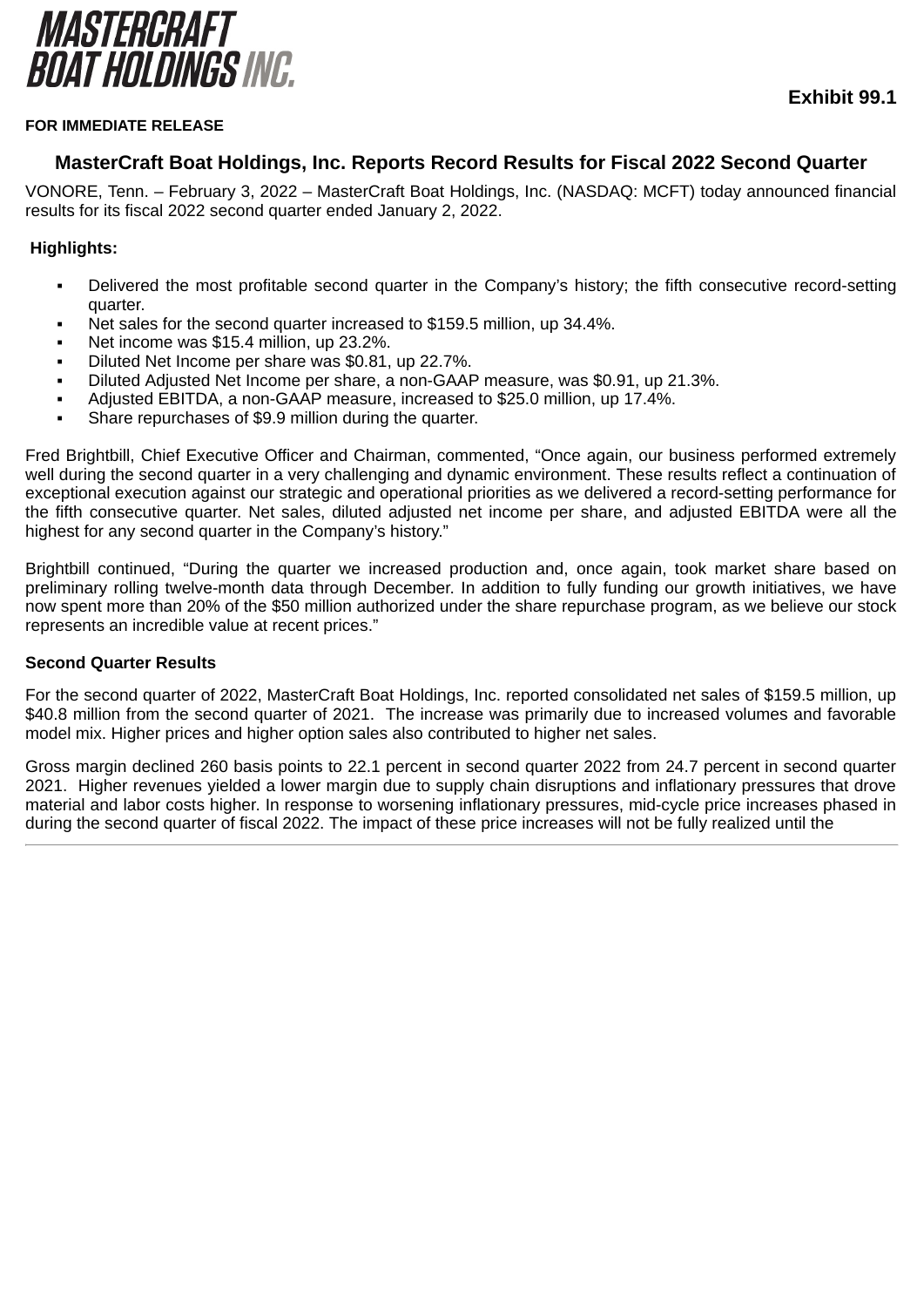second half of the fiscal year. In addition, we incurred incremental overhead costs associated with the Merritt Island, Florida facility acquired in second quarter of fiscal 2021.

Operating expenses were \$14.6 million for the second quarter, up \$2.3 million from the prior-year period. Despite our increased costs, selling, general, and administrative expenses as a percentage of sales have decreased compared to the prior-year period. Selling and marketing expense increased due to timing of prior-year expenses being impacted by the COVID-19 pandemic, resulting in lower costs for the second quarter of fiscal 2021. General and administrative expense increased as a result of increased variable compensation costs and continued investments in information technology.

Net income was \$15.4 million for the second quarter, compared to \$12.5 million in the prior-year period. Diluted net income per share was \$0.81, compared to \$0.66 for the second quarter 2021. Adjusted Net Income increased to \$17.2 million for the second quarter, or \$0.91 per diluted share, compared to \$14.3 million, or \$0.75 per diluted share, in the prior-year period.

Adjusted EBITDA was \$25.0 million for the second quarter, compared to \$21.3 million in the prior-year period. Adjusted EBITDA margin was 15.7 percent for the second quarter, down from 17.9 percent for the prior-year period, due to supply chain disruption and inflationary pressures that drove material and labor costs higher.

See "Non-GAAP Measures" below for a reconciliation of Adjusted EBITDA, Adjusted EBITDA margin, Adjusted Net Income, and Adjusted Net Income per share to the most directly comparable financial measures presented in accordance with GAAP.

#### **Outlook**

Concluded Brightbill, "We are once again raising our guidance on the strength of our operating performance, continuing strong retail demand, and unprecedented wholesale visibility. While we believe our team can continue to expertly navigate the challenging environment, we are expecting the supply chain to remain constrained in the second half, which will have an impact on the cadence of our financial results for the remainder of this fiscal year."

The Company's outlook is as follows:

- For full year fiscal 2022, consolidated net sales growth is now expected to be up in the 25 percent range. We continue to expect our Adjusted EBITDA margins to be in the 18 percent range, and Adjusted Earnings per share growth up in the 32 percent range year-over-year. This guidance represents a further increase to our already expected record year of all-organic growth. Driven by growth-oriented projects, we continue to expect capital expenditures to be in the \$25 million range for the full year.
- For the third quarter of fiscal 2022, consolidated net sales growth is expected to be up in the 12 percent range. Net sales for the quarter are being constrained by an acute supplier disruption that will defer revenue into our fiscal fourth quarter. Adjusted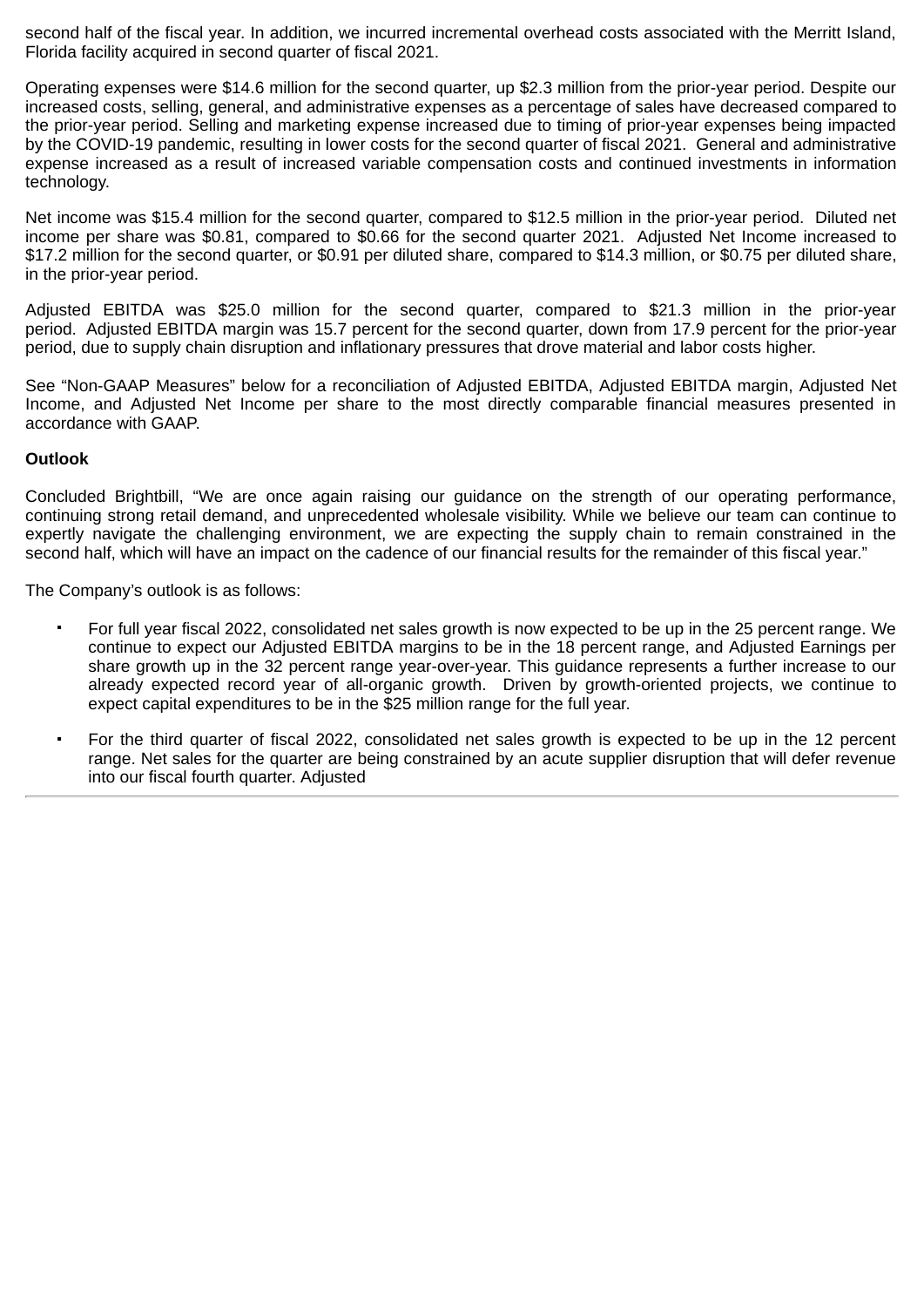EBITDA margins will be in the 17 percent range, and Adjusted Earnings per share growth up in the 4 percent range year-over-year.

#### **Conference Call and Webcast Information**

MasterCraft Boat Holdings, Inc. will host a live conference call and webcast to discuss fiscal second quarter 2022 results today, February 3, 2022, at 8:30 a.m. EDT. To access the call, dial (800) 219-6861 (domestic) or (574) 990- 1024 (international) and provide the operator with the conference ID 9976968. Please dial in at least 10 minutes prior to the call. To access the live webcast, go to the investor section of the company's website, www.MasterCraft.com, on the day of the conference call and click on the webcast icon.

For an audio replay of the conference call, dial (855) 859-2056 (domestic) or (404) 537-3406 (international) and enter audience passcode 9976968. The audio replay will be available beginning at 11:30 a.m. EDT on Thursday, February 3, 2022, through 11:30 a.m. EDT on Thursday, February 10, 2022.

#### **About MasterCraft Boat Holdings, Inc.**

Headquartered in Vonore, Tenn., MasterCraft Boat Holdings, Inc. (NASDAQ: MCFT) is a leading innovator, designer, manufacturer and marketer of recreational powerboats through its four brands, MasterCraft, Crest, NauticStar, and Aviara. Through these four brands, MasterCraft Boat Holdings has leading market share positions in three of the fastest growing segments of the powerboat industry – performance sport boats, outboard saltwater fishing and pontoon boats – while entering the large, growing luxury day boat segment. For more information about MasterCraft Boat Holdings, and its four brands, visit: Investors.MasterCraft.com, www.MasterCraft.com, www.CrestPontoons.com, www.NauticStarBoats.com, and www.AviaraBoats.com.

#### **Forward-Looking Statements**

This press release includes forward-looking statements (as such term is defined in the Private Securities Litigation Reform Act of 1995). Forward-looking statements can often be identified by such words and phrases as "believes," "anticipates," "expects," "intends," "estimates," "may," "will," "should," "continue" and similar expressions, comparable terminology or the negative thereof, and include statements in this press release concerning the resilience of our business model; our intention to drive value and accelerate growth; and the potential impact of COVID-19 on our operating results and liquidity.

Forward-looking statements are subject to risks, uncertainties and other important factors that could cause actual results to differ materially from those expressed or implied in the forward-looking statements, including, but not limited to: the potential effects of the COVID-19 pandemic on the Company, supply chain disruptions, inflationary pressures, general economic conditions, demand for our products, changes in consumer preferences, competition within our industry, our reliance on our network of independent dealers, our ability to manage our manufacturing levels and our large fixed cost base, changes to U.S. federal income tax law, the overall impact and interpretation of which remain uncertain, and the successful introduction of our new products. These and other important factors discussed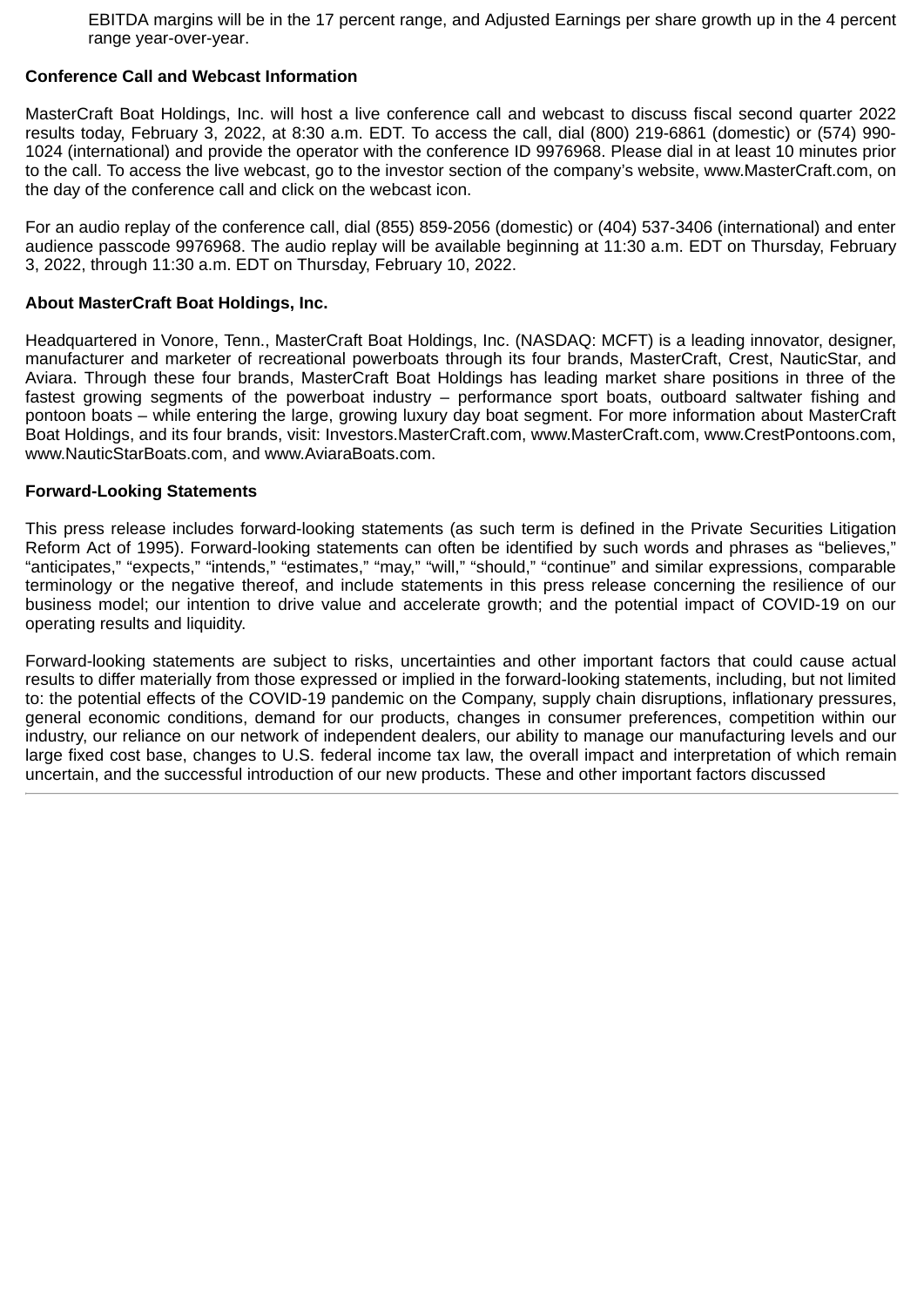under the caption "Risk Factors" in our Annual Report on Form 10-K for the fiscal year ended June 30, 2021, filed with the Securities and Exchange Commission (the "SEC") on September 2, 2021, could cause actual results to differ materially from those indicated by the forward-looking statements. The discussion of these risks is specifically incorporated by reference into this press release.

Any such forward-looking statements represent management's estimates as of the date of this press release. These forward-looking statements should not be relied upon as representing our views as of any date subsequent to the date of this press release. We undertake no obligation (and we expressly disclaim any obligation) to update or supplement any forward-looking statements that may become untrue or cause our views to change, whether because of new information, future events, changes in assumptions or otherwise. Comparison of results for current and prior periods are not intended to express any future trends or indications of future performance, unless expressed as such, and should only be viewed as historical data.

#### **Use of Non-GAAP Financial Measures**

To supplement the Company's consolidated financial statements prepared in accordance with U.S. generally accepted accounting principles ("GAAP"), the Company uses certain non-GAAP financial measures in this release. Reconciliations of the non-GAAP financial measures used in this release to the most comparable GAAP measures for the respective periods can be found in tables immediately following the condensed consolidated statements of operations. Non-GAAP financial measures have limitations as analytical tools and should not be considered in isolation or as a substitute for the Company's financial results prepared in accordance with GAAP.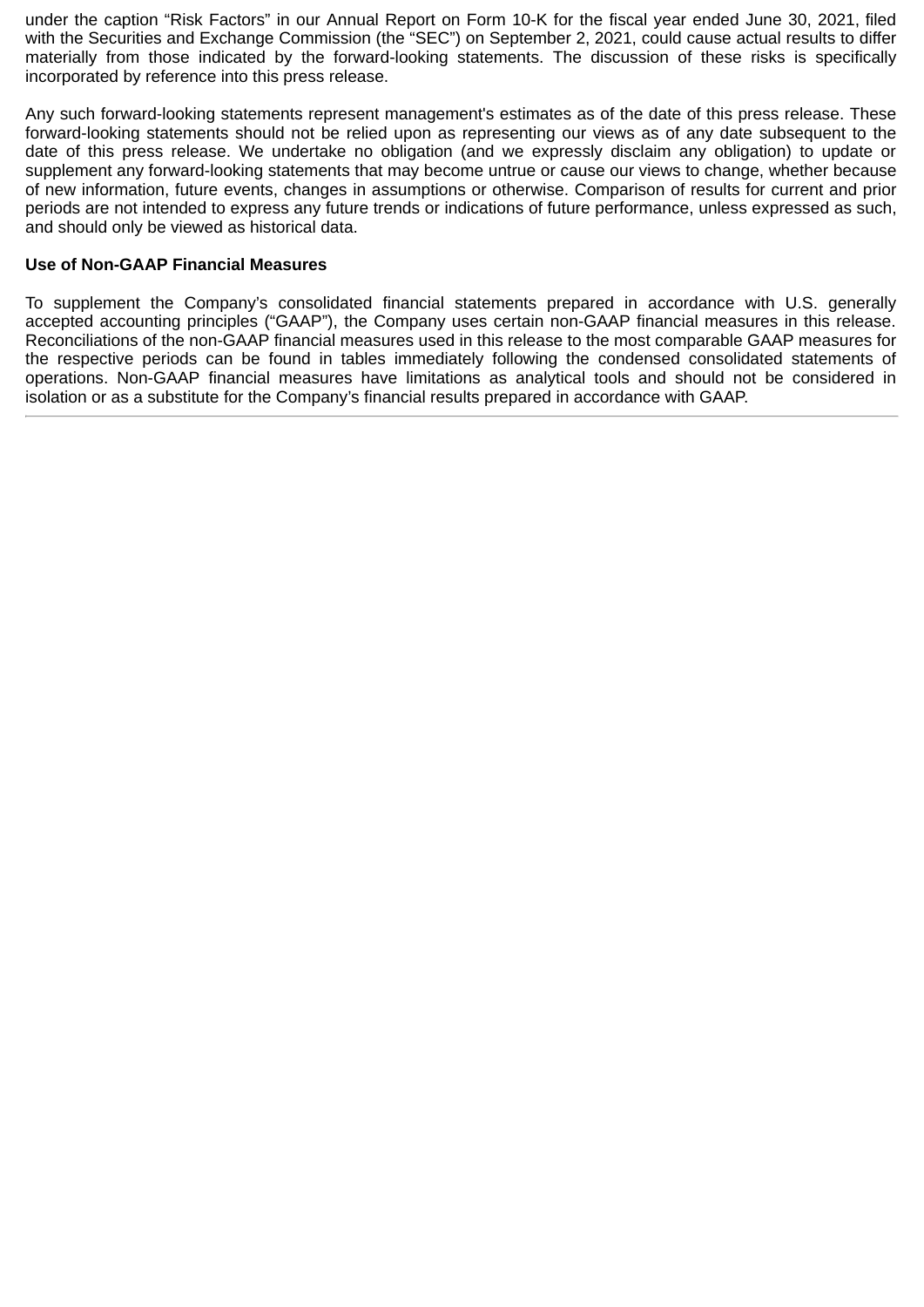#### **MASTERCRAFT BOAT HOLDINGS, INC. AND SUBSIDIARIES CONSOLIDATED STATEMENTS OF OPERATIONS**

*(Dollars in thousands, except per share data)*

|                                                  | <b>Three Months Ended</b> |                    |    |                    | <b>Six Months Ended</b> |                    |            |  |  |  |
|--------------------------------------------------|---------------------------|--------------------|----|--------------------|-------------------------|--------------------|------------|--|--|--|
|                                                  |                           | January 2,<br>2022 |    | January 3,<br>2021 | January 2,<br>2022      | January 3,<br>2021 |            |  |  |  |
| Net sales                                        | \$                        | 159,465            | \$ | 118,677            | \$<br>303,475           | \$                 | 222,422    |  |  |  |
| Cost of sales                                    |                           | 124,267            |    | 89,404             | 238,155                 |                    | 166,919    |  |  |  |
| Gross profit                                     |                           | 35,198             |    | 29,273             | 65,320                  |                    | 55,503     |  |  |  |
| Operating expenses:                              |                           |                    |    |                    |                         |                    |            |  |  |  |
| Selling and marketing                            |                           | 3,395              |    | 2,989              | 7,677                   |                    | 5,896      |  |  |  |
| General and administrative                       |                           | 10,263             |    | 8,352              | 19,933                  |                    | 17,284     |  |  |  |
| Amortization of other intangible assets          |                           | 987                |    | 987                | 2,013                   |                    | 1,974      |  |  |  |
| Goodwill impairment                              |                           |                    |    |                    | 1,100                   |                    |            |  |  |  |
| Total operating expenses                         |                           | 14,645             |    | 12,328             | 30,723                  |                    | 25,154     |  |  |  |
| Operating income                                 |                           | 20,553             |    | 16,945             | 34,597                  |                    | 30,349     |  |  |  |
| Other expense:                                   |                           |                    |    |                    |                         |                    |            |  |  |  |
| Interest expense                                 |                           | 357                |    | 870                | 739                     |                    | 1,889      |  |  |  |
| Income before income tax expense                 |                           | 20,196             |    | 16,075             | 33,858                  |                    | 28,460     |  |  |  |
| Income tax expense                               |                           | 4,794              |    | 3,574              | 8,070                   |                    | 6,392      |  |  |  |
| Net income                                       | \$                        | 15,402             | \$ | 12,501             | \$<br>25,788            | \$                 | 22,068     |  |  |  |
| Earnings per share:                              |                           |                    |    |                    |                         |                    |            |  |  |  |
| Basic                                            | \$                        | 0.82               | \$ | 0.66               | \$<br>1.37              | \$                 | 1.17       |  |  |  |
| <b>Diluted</b>                                   | \$                        | 0.81               | \$ | 0.66               | \$<br>1.36              | \$                 | 1.17       |  |  |  |
| Weighted average shares used for computation of: |                           |                    |    |                    |                         |                    |            |  |  |  |
| Basic earnings per share                         |                           | 18,722,386         |    | 18,807,316         | 18,786,343              |                    | 18,790,826 |  |  |  |
| Diluted earnings per share                       |                           | 18,899,136         |    | 18,928,408         | 18,951,627              |                    | 18,897,617 |  |  |  |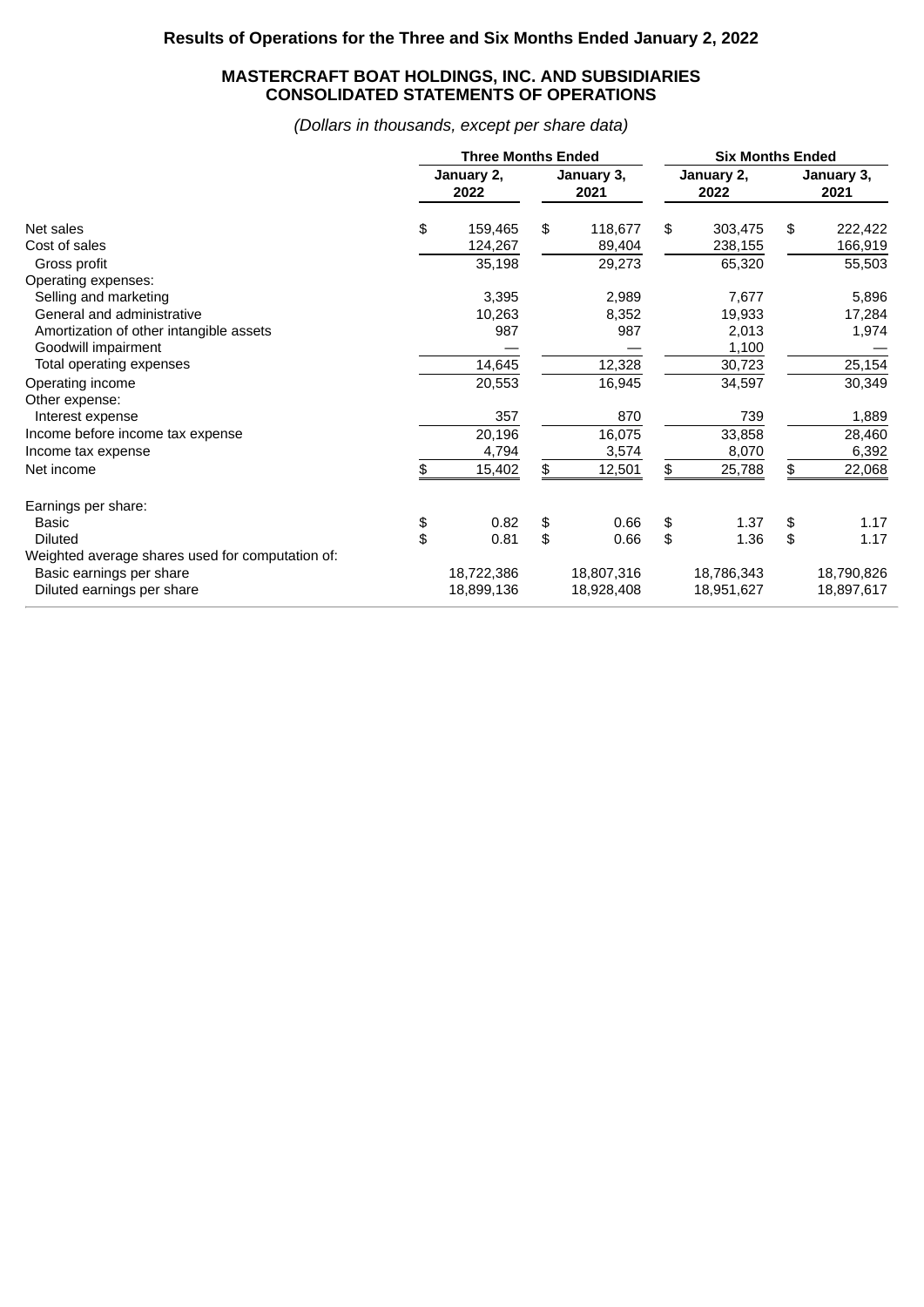#### **MASTERCRAFT BOAT HOLDINGS, INC. AND SUBSIDIARIES CONSOLIDATED BALANCE SHEETS**

### *(Dollars in thousands, except per share data)*

|                                                                                                                                                                                  | January 2,<br>2022 | <b>June 30,</b><br>2021 |           |  |
|----------------------------------------------------------------------------------------------------------------------------------------------------------------------------------|--------------------|-------------------------|-----------|--|
| <b>ASSETS</b>                                                                                                                                                                    |                    |                         |           |  |
| <b>CURRENT ASSETS:</b>                                                                                                                                                           |                    |                         |           |  |
| Cash and cash equivalents                                                                                                                                                        | \$<br>13,647       | \$                      | 39,252    |  |
| Accounts receivable, net of allowances of \$131 and \$115, respectively                                                                                                          | 8,907              |                         | 12,080    |  |
| Income tax receivable                                                                                                                                                            | 545                |                         | 355       |  |
| Inventories, net                                                                                                                                                                 | 78,382             |                         | 53,481    |  |
| Prepaid expenses and other current assets                                                                                                                                        | 3,870              |                         | 5,059     |  |
| Total current assets                                                                                                                                                             | 105,351            |                         | 110,227   |  |
| Property, plant and equipment, net                                                                                                                                               | 62,737             |                         | 60,495    |  |
| Goodwill                                                                                                                                                                         | 28,493             |                         | 29,593    |  |
| Other intangible assets, net                                                                                                                                                     | 57,886             |                         | 59,899    |  |
| Deferred income taxes                                                                                                                                                            | 15,429             |                         | 15,130    |  |
| Deferred debt issuance costs, net                                                                                                                                                | 456                |                         | 507       |  |
| Other long-term assets                                                                                                                                                           | 538                |                         | 609       |  |
| <b>Total assets</b>                                                                                                                                                              | \$<br>270,890      | \$                      | 276,460   |  |
| LIABILITIES AND STOCKHOLDERS' EQUITY                                                                                                                                             |                    |                         |           |  |
| <b>CURRENT LIABILITIES:</b>                                                                                                                                                      |                    |                         |           |  |
| Accounts payable                                                                                                                                                                 | \$<br>18,292       | \$                      | 23,861    |  |
| Income tax payable                                                                                                                                                               | 177                |                         | 726       |  |
| Accrued expenses and other current liabilities                                                                                                                                   | 49,677             |                         | 46,836    |  |
| Current portion of long-term debt, net of unamortized debt issuance costs                                                                                                        | 2,870              |                         | 2,866     |  |
| <b>Total current liabilities</b>                                                                                                                                                 | 71.016             |                         | 74,289    |  |
| Long-term debt, net of unamortized debt issuance costs                                                                                                                           | 70,841             |                         | 90,277    |  |
| Unrecognized tax positions                                                                                                                                                       | 4,749              |                         | 3,830     |  |
| Operating lease liabilities                                                                                                                                                      | 218                |                         | 276       |  |
| <b>Total liabilities</b>                                                                                                                                                         | 146,824            |                         | 168,672   |  |
| <b>COMMITMENTS AND CONTINGENCIES</b>                                                                                                                                             |                    |                         |           |  |
| STOCKHOLDERS' EQUITY:                                                                                                                                                            |                    |                         |           |  |
| Common stock, \$.01 par value per share — authorized, 100,000,000 shares; issued and outstanding,<br>18,610,822 shares at January 2, 2022 and 18,956,719 shares at June 30, 2021 | 186                |                         | 189       |  |
| Additional paid-in capital                                                                                                                                                       | 109,423            |                         | 118,930   |  |
| Retained earnings / (accumulated deficit)                                                                                                                                        | 14,457             |                         | (11, 331) |  |
| Total stockholders' equity                                                                                                                                                       | 124,066            |                         | 107,788   |  |
| Total liabilities and stockholders' equity                                                                                                                                       | \$<br>270.890      | \$                      | 276,460   |  |
|                                                                                                                                                                                  |                    |                         |           |  |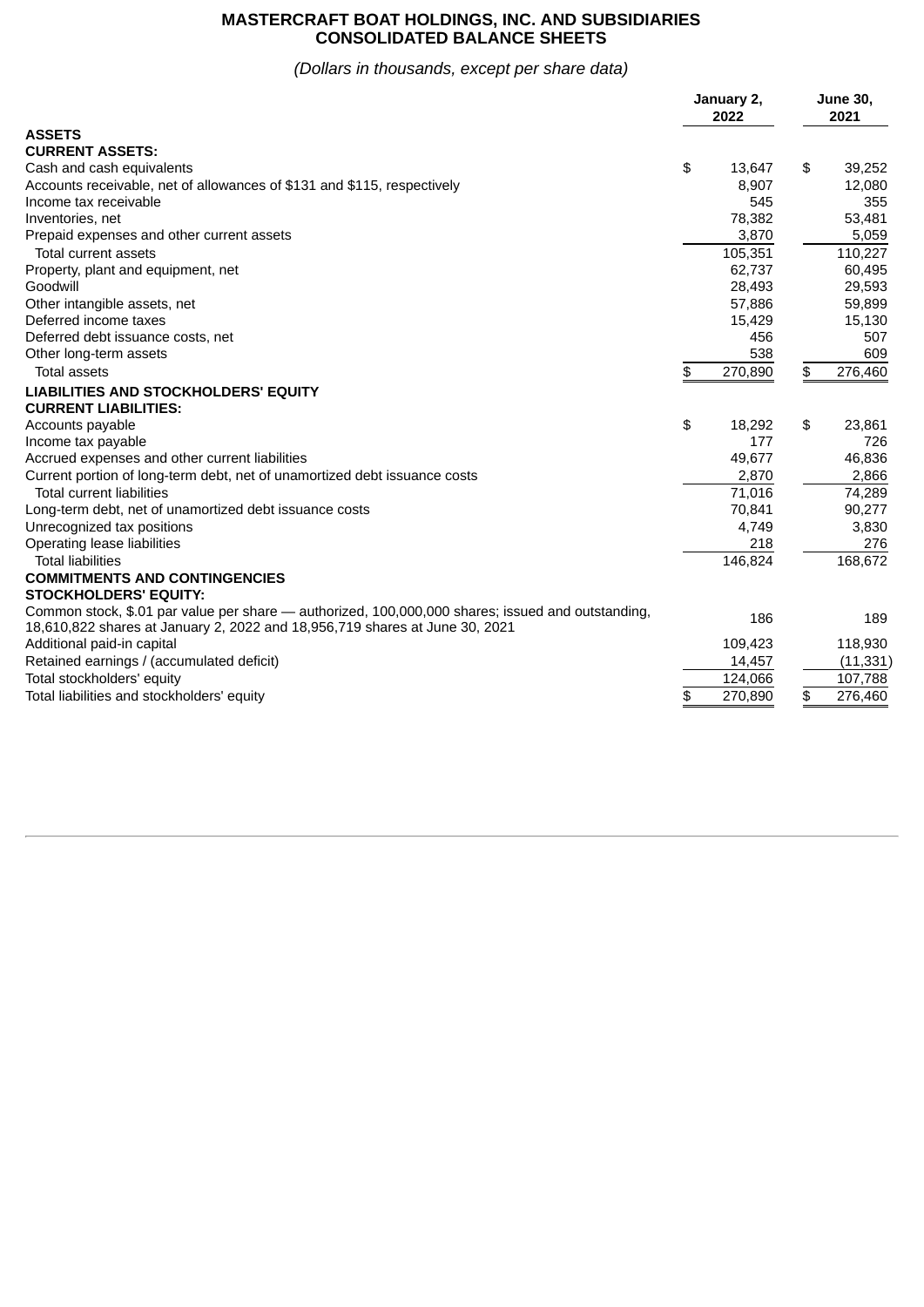#### **Supplemental Operating Data**

The following table presents certain supplemental operating data for the periods indicated:

|                     | <b>Three Months Ended</b> |    |                    |             |               | <b>Six Months Ended</b> |                    |    |                    |             |       |  |
|---------------------|---------------------------|----|--------------------|-------------|---------------|-------------------------|--------------------|----|--------------------|-------------|-------|--|
|                     | January 2,<br>2022        |    | January 3,<br>2021 | Change      |               |                         | January 2,<br>2022 |    | January 3,<br>2021 | Change      |       |  |
|                     |                           |    |                    |             |               | (Dollars in thousands)  |                    |    |                    |             |       |  |
| Unit sales volume:  |                           |    |                    |             |               |                         |                    |    |                    |             |       |  |
| MasterCraft         | 886                       |    | 773                | 14.6 %      |               |                         | 1,669              |    | 1,407              | 18.6 %      |       |  |
| Crest               | 690                       |    | 575                | 20.0        | $\%$          |                         | 1,406              |    | 1,012              | 38.9 %      |       |  |
| NauticStar          | 310                       |    | 355                | (12.7) %    |               |                         | 601                |    | 646                | $(7.0)$ %   |       |  |
| Aviara(a)           | 23                        |    | 11                 | 109.1 %     |               |                         | 42                 |    | 24                 | 75.0 %      |       |  |
| Consolidated        | 1,909                     |    | 1,714              | 11.4        | %             |                         | 3,718              |    | 3,089              | 20.4 %      |       |  |
| Net Sales:          |                           |    |                    |             |               |                         |                    |    |                    |             |       |  |
| MasterCraft         | \$<br>106,773             | \$ | 79,511             | 34.3        | $\%$          | \$                      | 198,788            | \$ | 149,102            | 33.3 %      |       |  |
| Crest               | 29,718                    |    | 20,969             | 41.7        | $\%$          |                         | 62,498             |    | 39,008             | 60.2 %      |       |  |
| NauticStar          | 15,065                    |    | 14,949             | 0.8         | $\%$          |                         | 28,425             |    | 27,291             |             | 4.2 % |  |
| Aviara(a)           | 7,909                     |    | 3,248              | 143.5       | $\%$          |                         | 13,764             |    | 7,021              | 96.0 %      |       |  |
| Consolidated        | 159,465                   | \$ | 118,677            | 34.4 %      |               | \$                      | 303,475            |    | 222,422            | 36.4 %      |       |  |
| Net sales per unit: |                           |    |                    |             |               |                         |                    |    |                    |             |       |  |
| MasterCraft         | \$<br>121                 | \$ | 103                | 17.5        | $\%$          | \$                      | 119                | \$ | 106                | 12.3 %      |       |  |
| Crest               | 43                        |    | 36                 | 19.4        | $\%$          |                         | 44                 |    | 39                 | 12.8 %      |       |  |
| NauticStar          | 49                        |    | 42                 | 16.7        | $\%$          |                         | 47                 |    | 42                 | 11.9 %      |       |  |
| Aviara(a)           | 344                       |    | 295                | 16.6        | $\%$          |                         | 328                |    | 293                | 11.9        | $\%$  |  |
| Consolidated        | 84                        |    | 69                 | 21.7        | $\frac{0}{0}$ |                         | 82                 |    | 72                 | 13.9 %      |       |  |
| Gross margin        | 22.1%                     |    | 24.7%              | $(260)$ bps |               |                         | 21.5%              |    | 25.0%              | $(350)$ bps |       |  |

(a) Beginning with the first quarter of fiscal 2022, our chief operating decision maker began to manage our business, allocate resources, and evaluate performance based on the changes that have been made in the Company's management structure in connection with the transition of Aviara production to our Merritt Island facility. As a result, the Company has realigned its reportable segments to MasterCraft, Crest, NauticStar, and Aviara.

#### **Non-GAAP Measures**

#### EBITDA, Adjusted EBITDA, and Adjusted EBITDA Margin

We define EBITDA as earnings before interest expense, income taxes, depreciation and amortization. We define Adjusted EBITDA as EBITDA further adjusted to eliminate certain non-cash charges or other items that we do not consider to be indicative of our core and/or ongoing operations. For the periods presented herein, these adjustments include Aviara transition costs and certain non-cash items including goodwill impairment and share-based compensation. We define Adjusted EBITDA margin as Adjusted EBITDA expressed as a percentage of Net sales.

Adjusted Net Income and Adjusted Net Income per share

We define Adjusted Net Income and Adjusted Net Income per share as net income adjusted to eliminate certain noncash charges or other items that we do not consider to be indicative of our core and/or ongoing operations and reflecting an adjustment for income tax expense on net income before income taxes at our estimated annual effective tax rate. For the periods presented herein, these adjustments include Aviara transition costs and certain non-cash items including goodwill impairment, other intangible asset amortization, and share-based compensation.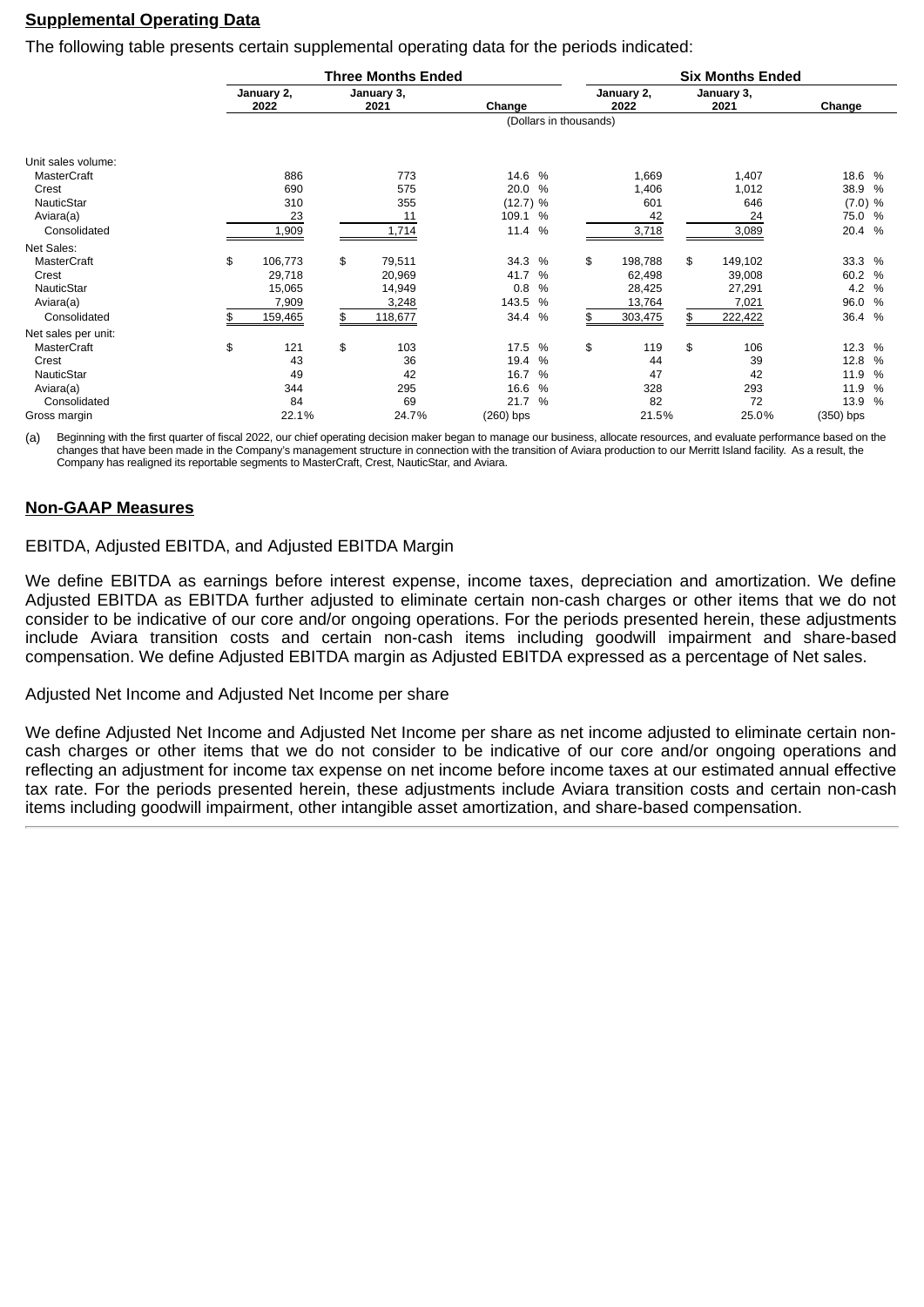EBITDA, Adjusted EBITDA, Adjusted EBITDA margin, Adjusted Net Income, and Adjusted Net Income per share, which we refer to collectively as the Non-GAAP Measures, are not measures of net income or operating income as determined under accounting principles generally accepted in the United States, or U.S. GAAP. The Non-GAAP Measures are not measures of performance in accordance with U.S. GAAP and should not be considered as an alternative to net income, net income per share, or operating cash flows determined in accordance with U.S. GAAP. Additionally, Adjusted EBITDA is not intended to be a measure of cash flow. We believe that the inclusion of the Non-GAAP Measures is appropriate to provide additional information to investors because securities analysts and investors use the Non-GAAP Measures to assess our operating performance across periods on a consistent basis and to evaluate the relative risk of an investment in our securities. We use Adjusted Net Income and Adjusted Net Income per share to facilitate a comparison of our operating performance on a consistent basis from period to period that, when viewed in combination with our results prepared in accordance with U.S. GAAP, provides a more complete understanding of factors and trends affecting our business than does U.S. GAAP measures alone. We believe Adjusted Net Income and Adjusted Net Income per share assists our board of directors, management, investors, and other users of the financial statements in comparing our net income on a consistent basis from period to period because it removes certain non-cash items and other items that we do not consider to be indicative of our core and/or ongoing operations and reflecting an adjustment for income tax expense on net income before income taxes at our estimated annual effective tax rate. The Non-GAAP Measures have limitations as an analytical tool and should not be considered in isolation or as a substitute for analysis of our results as reported under U.S. GAAP. Some of these limitations are:

- Although depreciation and amortization are non-cash charges, the assets being depreciated and amortized will often have to be replaced in the future and Adjusted EBITDA does not reflect any cash requirements for such replacements;
- Adjusted EBITDA does not reflect our cash expenditures, or future requirements for capital expenditures or contractual commitments;
- Adjusted EBITDA does not reflect changes in, or cash requirements for, our working capital needs;
- Adjusted EBITDA does not reflect our tax expense or any cash requirements to pay income taxes;
- Adjusted EBITDA does not reflect interest expense, or the cash requirements necessary to service interest payments on our indebtedness; and
- Adjusted Net Income, Adjusted Net Income per share, and Adjusted EBITDA do not reflect the impact of earnings or charges resulting from matters we do not consider to be indicative of our core and/or ongoing operations, but may nonetheless have a material impact on our results of operations.

In addition, because not all companies use identical calculations, our presentation of the Non-GAAP Measures may not be comparable to similarly titled measures of other companies, including companies in our industry.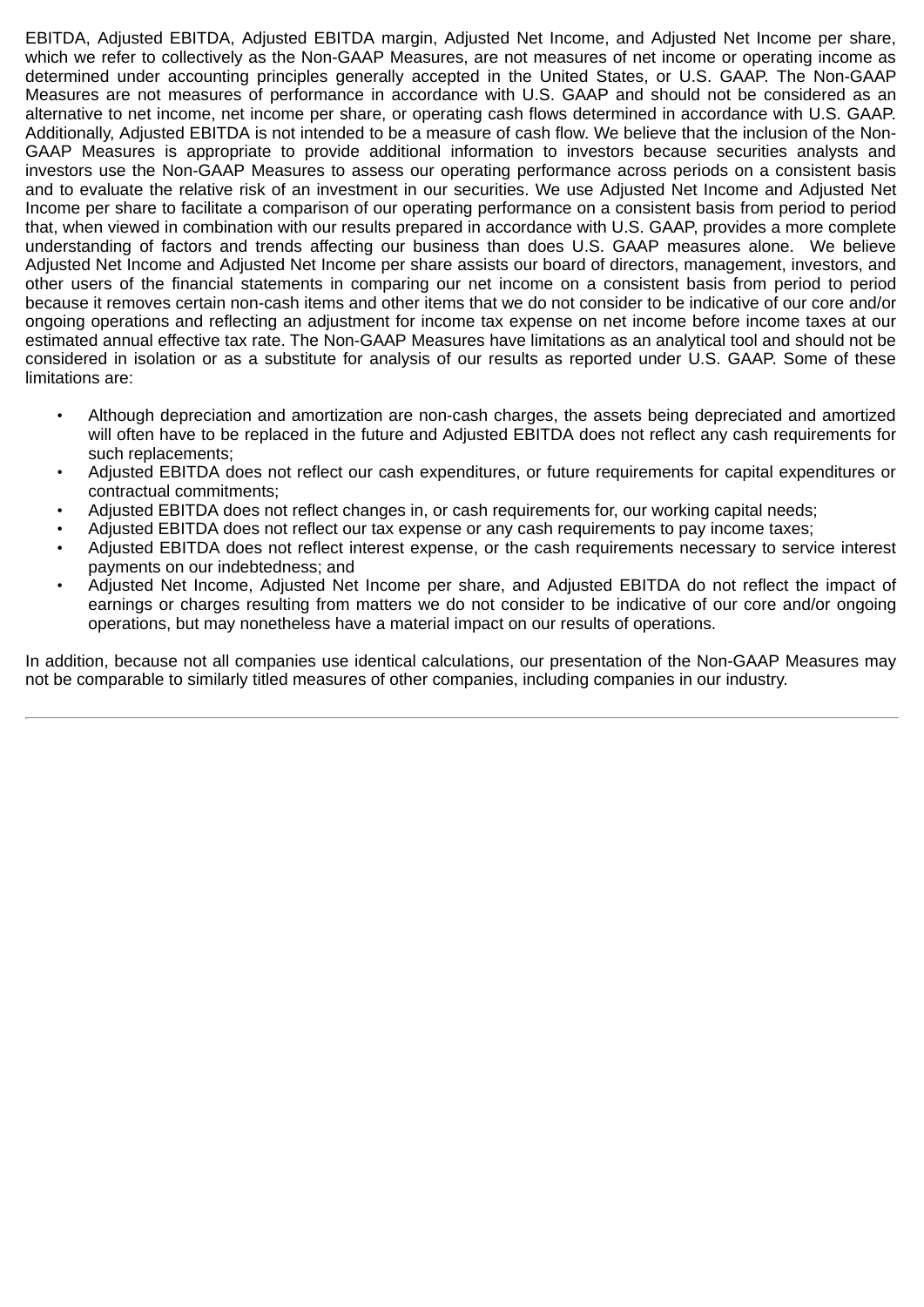We do not provide forward-looking guidance for certain financial measures on a U.S. GAAP basis because we are unable to predict certain items contained in the U.S. GAAP measures without unreasonable efforts. These items may include acquisition-related costs, litigation charges or settlements, impairment charges, and certain other unusual adjustments.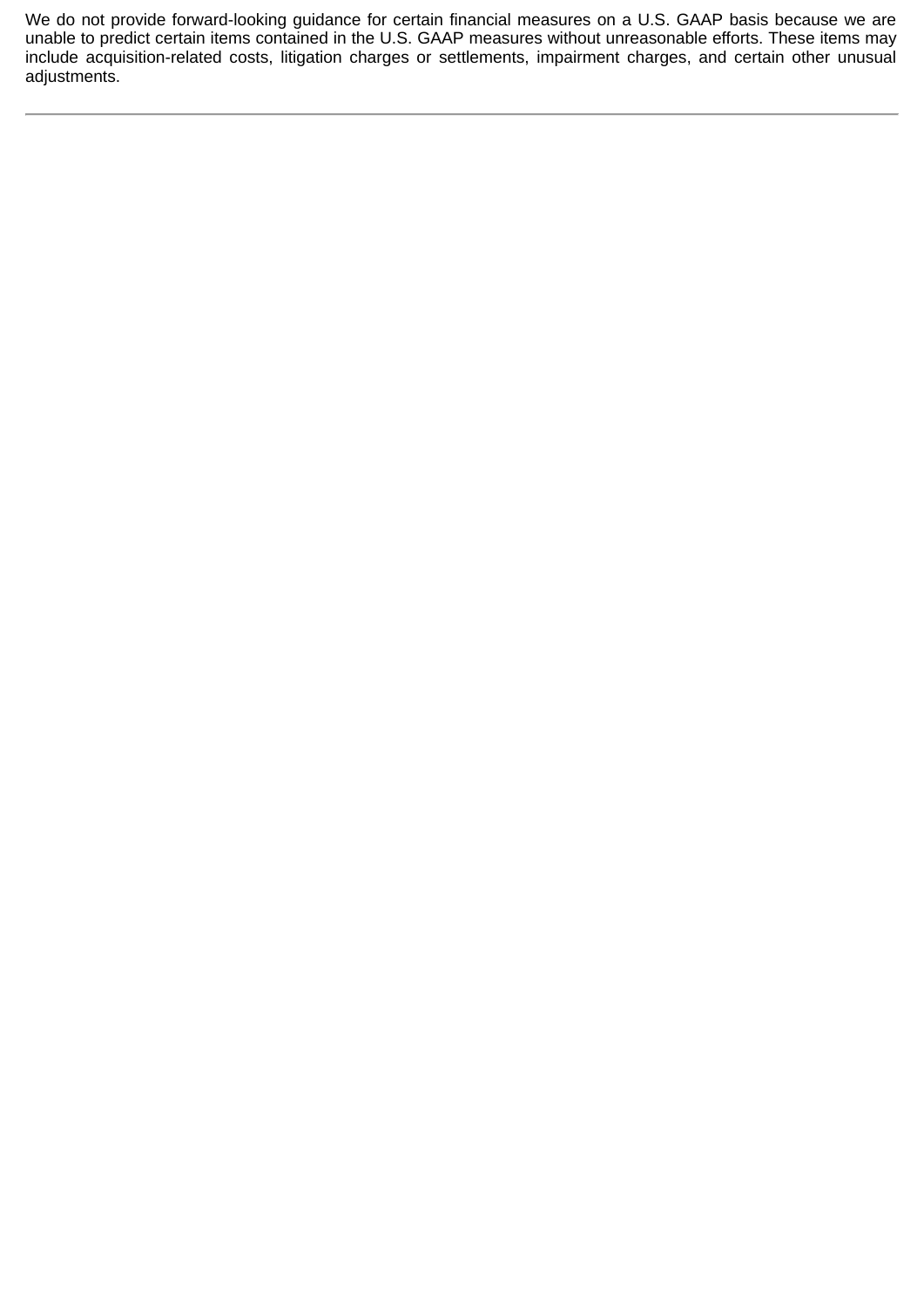The following table presents a reconciliation of net income as determined in accordance with U.S. GAAP to EBITDA and Adjusted EBITDA, and net income margin (expressed as a percentage of net sales) to Adjusted EBITDA margin (expressed as a percentage of net sales) for the periods indicated:

|                               | <b>Three Months Ended</b> |                    |                        |                    |        |                             |                        | <b>Six Months Ended</b> |                             |    |                    |                             |
|-------------------------------|---------------------------|--------------------|------------------------|--------------------|--------|-----------------------------|------------------------|-------------------------|-----------------------------|----|--------------------|-----------------------------|
|                               |                           | January 2,<br>2022 | % of Net<br>sales      | January 3,<br>2021 |        | % of<br><b>Net</b><br>sales |                        | January 2,<br>2022      | % of<br><b>Net</b><br>sales |    | January 3,<br>2021 | % of<br><b>Net</b><br>sales |
|                               |                           |                    | (Dollars in thousands) |                    |        |                             | (Dollars in thousands) |                         |                             |    |                    |                             |
| Net income                    | \$                        | 15,402             | 9.7%                   | \$                 | 12.501 | 10.5%                       | \$                     | 25.788                  | 8.5%                        | \$ | 22.068             | 9.9%                        |
| Income tax expense            |                           | 4.794              |                        |                    | 3.574  |                             |                        | 8.070                   |                             |    | 6,392              |                             |
| Interest expense              |                           | 357                |                        |                    | 870    |                             |                        | 739                     |                             |    | 1,889              |                             |
| Depreciation and amortization |                           | 3,241              |                        |                    | 2,861  |                             |                        | 6,595                   |                             |    | 5,599              |                             |
| <b>EBITDA</b>                 |                           | 23.794             | 14.9%                  |                    | 19.806 | 16.7%                       |                        | 41,192                  | 13.6%                       |    | 35.948             | 16.2%                       |
| Share-based compensation      |                           | 1,208              |                        |                    | 643    |                             |                        | 2,104                   |                             |    | 1,283              |                             |
| Goodwill impairment(a)        |                           |                    |                        |                    |        |                             |                        | 1,100                   |                             |    |                    |                             |
| Aviara transition costs(b)    |                           |                    |                        |                    | 847    |                             |                        |                         |                             |    | 1,025              |                             |
| <b>Adjusted EBITDA</b>        |                           | 25,002             | 15.7%                  |                    | 21,296 | 17.9%                       |                        | 44,396                  | 14.6%                       |    | 38,256             | 17.2%                       |

(a) Represents a non-cash charge recorded in the Aviara segment for impairment of goodwill.

(b) Represents costs to transition production of the Aviara brand from Vonore, Tennessee to Merritt Island, Florida. Costs include duplicative overhead costs and costs not indicative of ongoing operations (such as training and facility preparation).

The following table sets forth a reconciliation of net income as determined in accordance with U.S. GAAP to Adjusted Net Income for the periods indicated:

|                                                          | <b>Three Months Ended</b> |                                               |    |                    |    | <b>Six Months Ended</b> |    |                    |  |  |
|----------------------------------------------------------|---------------------------|-----------------------------------------------|----|--------------------|----|-------------------------|----|--------------------|--|--|
|                                                          | January 2,<br>2022        |                                               |    | January 3,<br>2021 |    | January 2,<br>2022      |    | January 3,<br>2021 |  |  |
|                                                          |                           | (Dollars in thousands, except per share data) |    |                    |    | (Dollars in thousands)  |    |                    |  |  |
| Net income                                               | \$                        | 15,402                                        | S  | 12,501             | \$ | 25,788                  | \$ | 22,068             |  |  |
| Income tax expense                                       |                           | 4,794                                         |    | 3,574              |    | 8,070                   |    | 6,392              |  |  |
| Share-based compensation                                 |                           | 1,208                                         |    | 643                |    | 2,104                   |    | 1,283              |  |  |
| Amortization of acquisition intangibles                  |                           | 960                                           |    | 960                |    | 1,959                   |    | 1,921              |  |  |
| Goodwill impairment(a)                                   |                           |                                               |    |                    |    | 1,100                   |    |                    |  |  |
| Aviara transition costs(b)                               |                           |                                               |    | 847                |    |                         |    | 1,025              |  |  |
| Adjusted Net Income before income taxes                  |                           | 22,364                                        |    | 18,525             |    | 39,021                  |    | 32,689             |  |  |
| Adjusted income tax expense(c)                           |                           | 5,143                                         |    | 4,261              |    | 8,974                   |    | 7,518              |  |  |
| <b>Adjusted Net Income</b>                               |                           | 17,221                                        |    | 14,264             |    | 30,047                  |    | 25,171             |  |  |
| Adjusted net income per common share                     |                           |                                               |    |                    |    |                         |    |                    |  |  |
| Basic                                                    | \$                        | 0.92                                          | \$ | 0.76               | \$ | 1.60                    | \$ | 1.34               |  |  |
| Diluted                                                  |                           | 0.91                                          | \$ | 0.75               | \$ | 1.59                    | \$ | 1.33               |  |  |
| Weighted average shares used for the computation of (d): |                           |                                               |    |                    |    |                         |    |                    |  |  |
| Basic Adjusted net income per share                      |                           | 18,722,386                                    |    | 18,807,316         |    | 18,786,343              |    | 18,790,826         |  |  |
| Diluted Adjusted net income per share                    |                           | 18,899,136                                    |    | 18,928,408         |    | 18,951,627              |    | 18,897,617         |  |  |

(a) Represents a non-cash charge recorded in the Aviara segment for impairment of goodwill.

(b) Represents costs to transition production of the Aviara brand from Vonore, Tennessee to Merritt Island, Florida. Costs include duplicative overhead costs and costs not indicative of ongoing operations (such as training and facility preparation).

(c) Reflects income tax expense at an income tax rate of 23.0% for each period presented.

Reflects income tax expense at an income tax rate of 23.0% for each period presented.<br>(d) Represents the Weighted Average Shares Used for the Computation of Basic and Diluted earnings per share as presented on the Consolid calculate Adjusted Net Income per diluted share for all periods presented herein.